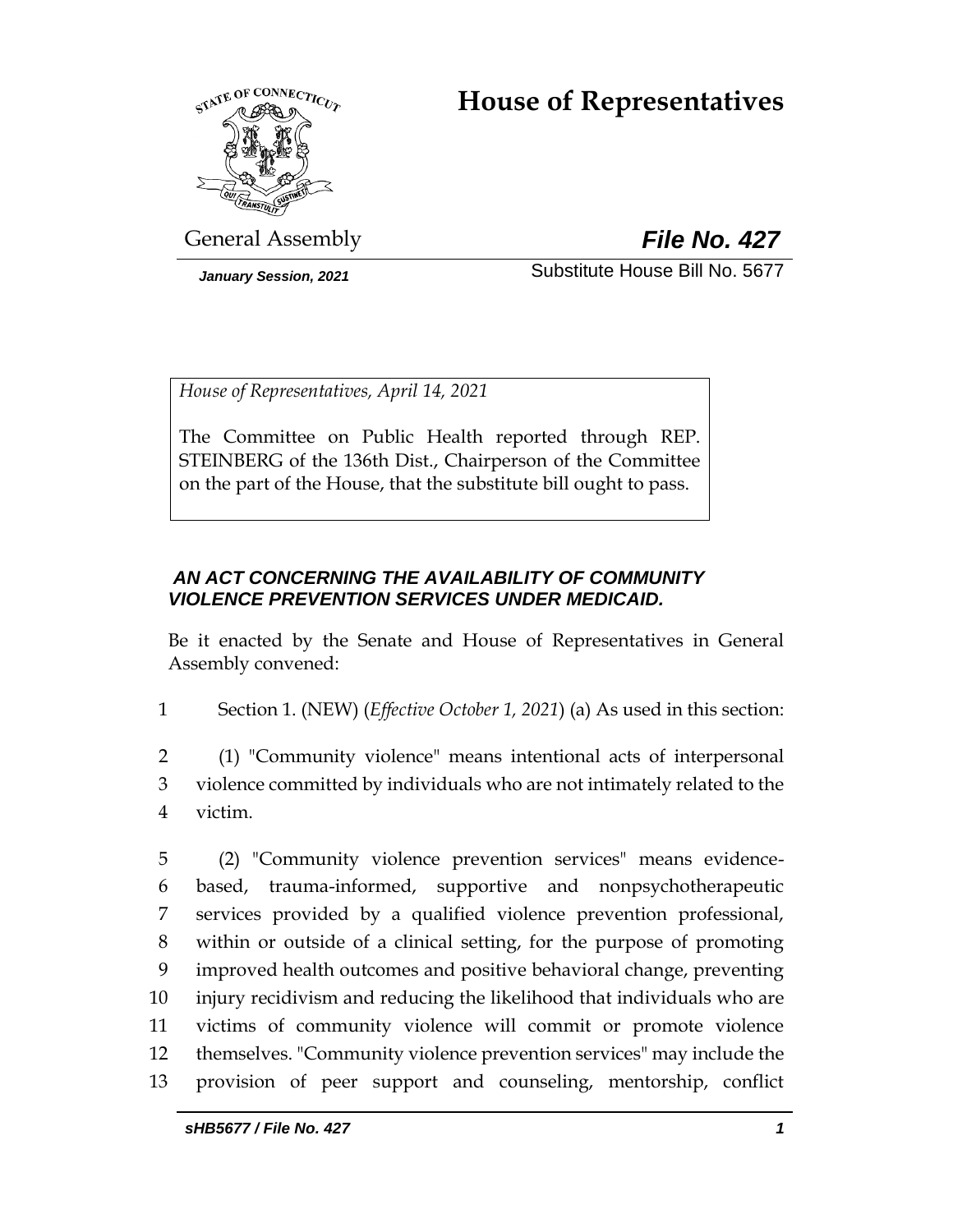mediation, crisis intervention, targeted case management, referrals to certified or licensed health care professionals or social services providers, patient education or screening services to victims of community violence.

 (3) "Prevention professional" has the same meaning as described by the National Uniform Claim Committee (NUCC), or its successor, under NUCC Code Number 405300000X.

 (4) "Qualified violence prevention professional" means a prevention professional who meets all of the conditions specified in subsection (c) of this section.

 (b) (1) On or before July 1, 2022, the Commissioner of Social Services, in consultation with the Commissioner of Public Health, shall amend the Medicaid state plan to make community violence prevention services available, to the extent permitted by federal law, to any Medicaid beneficiary who has: (A) Received medical treatment for an injury sustained as a result of an act of community violence, and (B) been referred by a certified or licensed health care provider or social services provider to receive community violence prevention services from a qualified violence prevention professional, after such provider determines such beneficiary to be at elevated risk of a violent injury or retaliation resulting from another act of community violence.

 (2) The Commissioner of Social Services shall seek any federal approvals necessary to implement this section, including, but not limited to, any state plan amendments or federal waivers by the federal Centers for Medicare and Medicaid Services. This subsection shall be implemented only to the extent that federal financial participation is available, and any necessary federal approvals have been obtained.

 (c) Any prevention professional seeking certification as a qualified violence prevention professional shall:

 (1) Complete at least six months of full-time equivalent experience in providing community violence prevention services through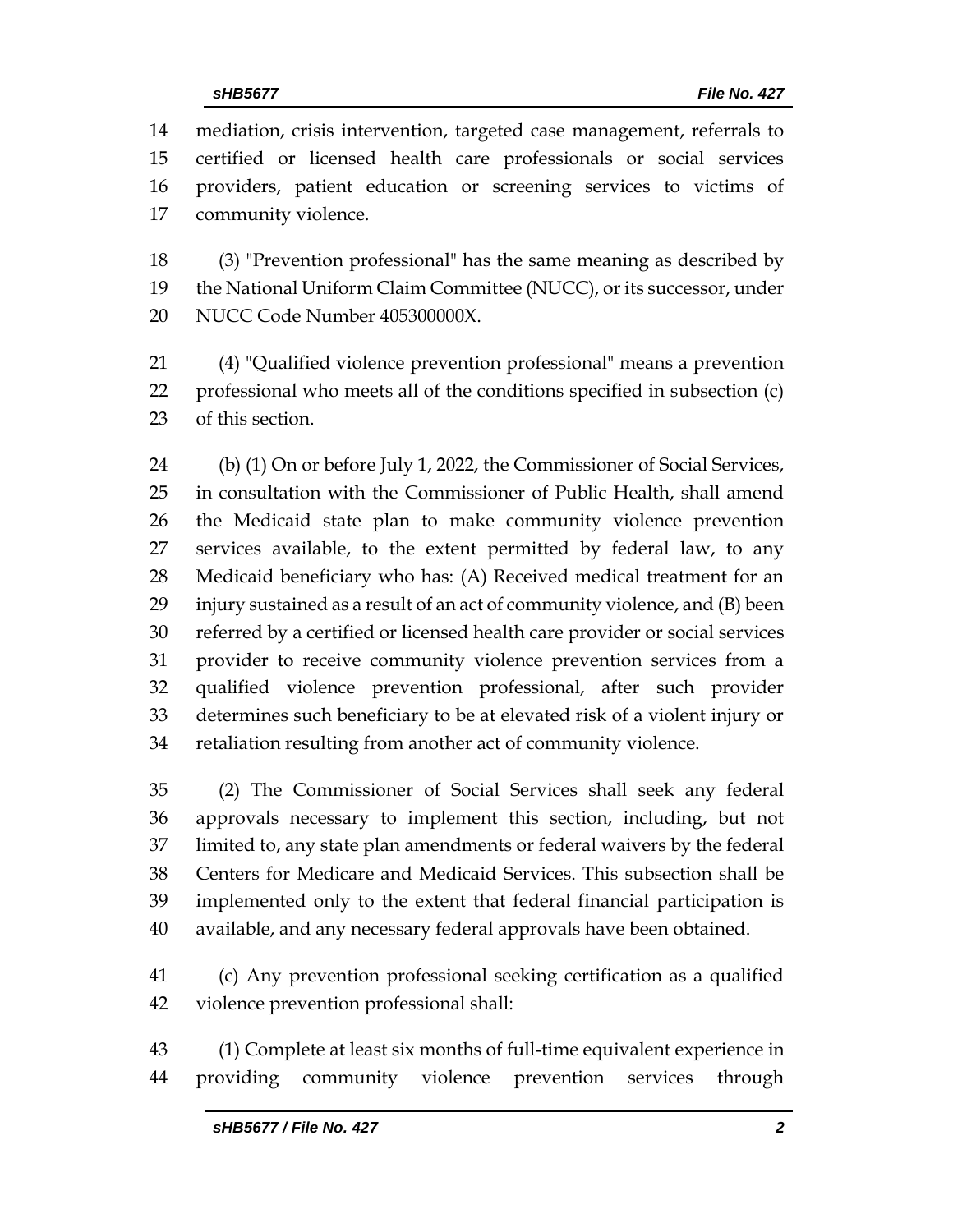employment, volunteer work or as part of an internship experience;

 (2) Complete an accredited training and certification program for qualified violence prevention professionals, approved in accordance with subsection (d) of this section, or be certified as a violence prevention professional by the Health Alliance for Violence Intervention prior to October 1, 2021;

 (3) Complete annually at least four hours of continuing education, offered by the Health Alliance for Violence Intervention or any other provider approved by the Commissioner of Public Health, in the field of community violence prevention services; and

 (4) Satisfy any other requirements established by the Commissioner of Public Health for certification as a qualified violence prevention professional.

 (d) On or before January 1, 2022, the Department of Public Health shall approve at least one governmental or nongovernmental accrediting body with expertise in community violence prevention services to review and approve training and certification programs for qualified violence prevention professionals. The accrediting body shall approve programs that such body determines, in its discretion, will adequately prepare individuals to provide community violence prevention services to individuals who are victims of community violence. Such programs shall include at least thirty-five hours of training, collectively addressing all of the following:

 (1) The profound effects of trauma and violence and the basics of trauma-informed care;

 (2) Community violence prevention strategies, including, but not limited to, conflict mediation and retaliation prevention related to community violence;

- (3) Case management and advocacy practices; and
- (4) Patient privacy and the federal Health Insurance Portability and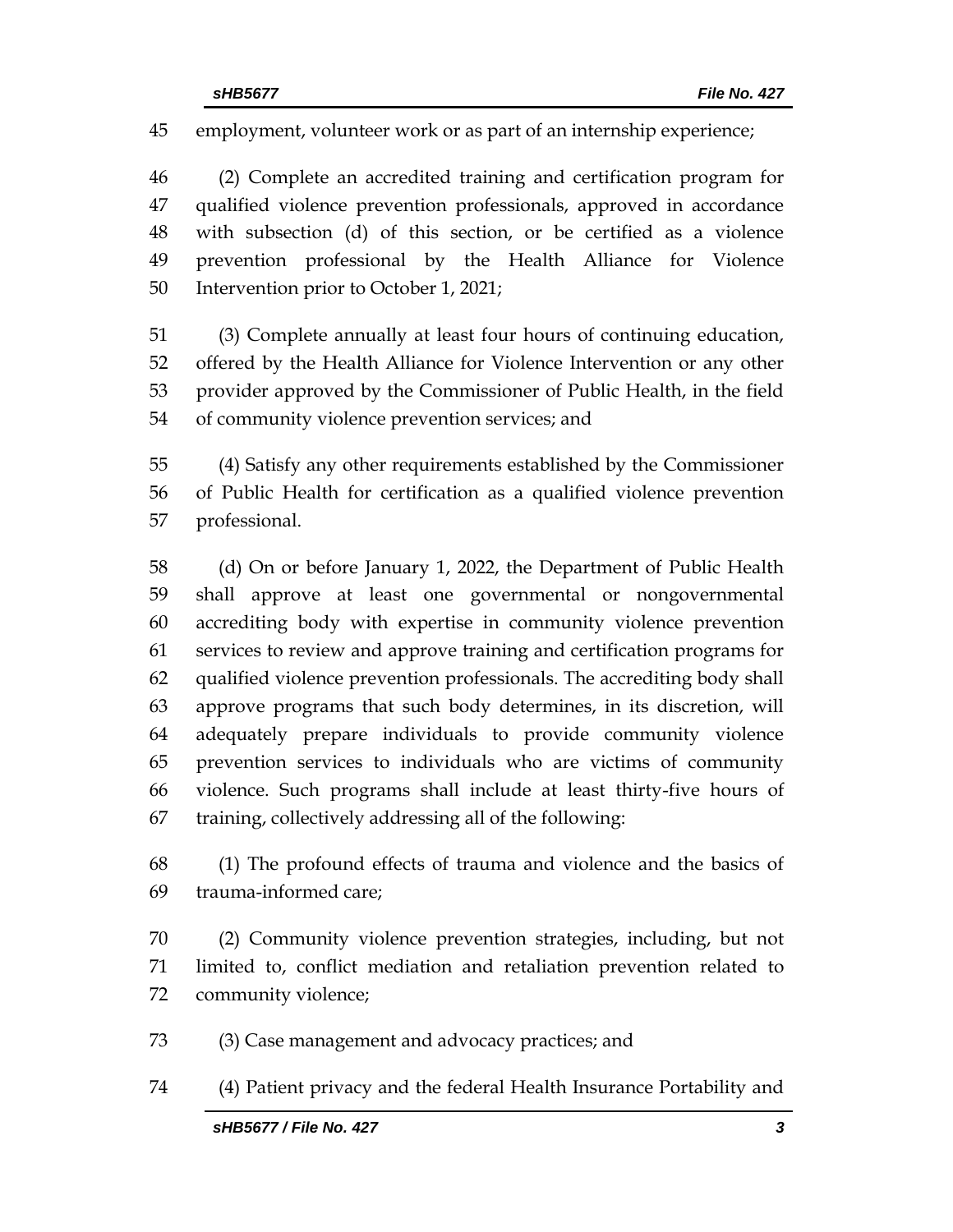75 Accountability Act of 1996, P.L. 104-191, as amended from time to time, 76 (HIPAA).

77 (e) Any entity that employs or contracts with a qualified violence 78 prevention professional to provide community violence prevention 79 services shall:

80 (1) Maintain documentation that the qualified violence prevention 81 professional has met all of the conditions described in subsection (c) of 82 this section; and

 (2) Ensure that the qualified violence prevention professional is providing community violence prevention services in compliance with any applicable standards of care, rules, regulations and governing law of the state or federal government.

87 (f) Nothing in this section shall alter the scope of practice for any 88 health care professional or authorize the delivery of health care services 89 in a setting or in a manner that is not currently authorized.

This act shall take effect as follows and shall amend the following sections: Section 1 *October 1, 2021* New section

### *Statement of Legislative Commissioners:*

In Section  $1(a)(2)$  and Section  $1(a)(3)$  the definitions of "Community" violence prevention services" and "Prevention professional" were redrafted for clarity and consistency with standard drafting conventions.

*PH Joint Favorable Subst. -LCO*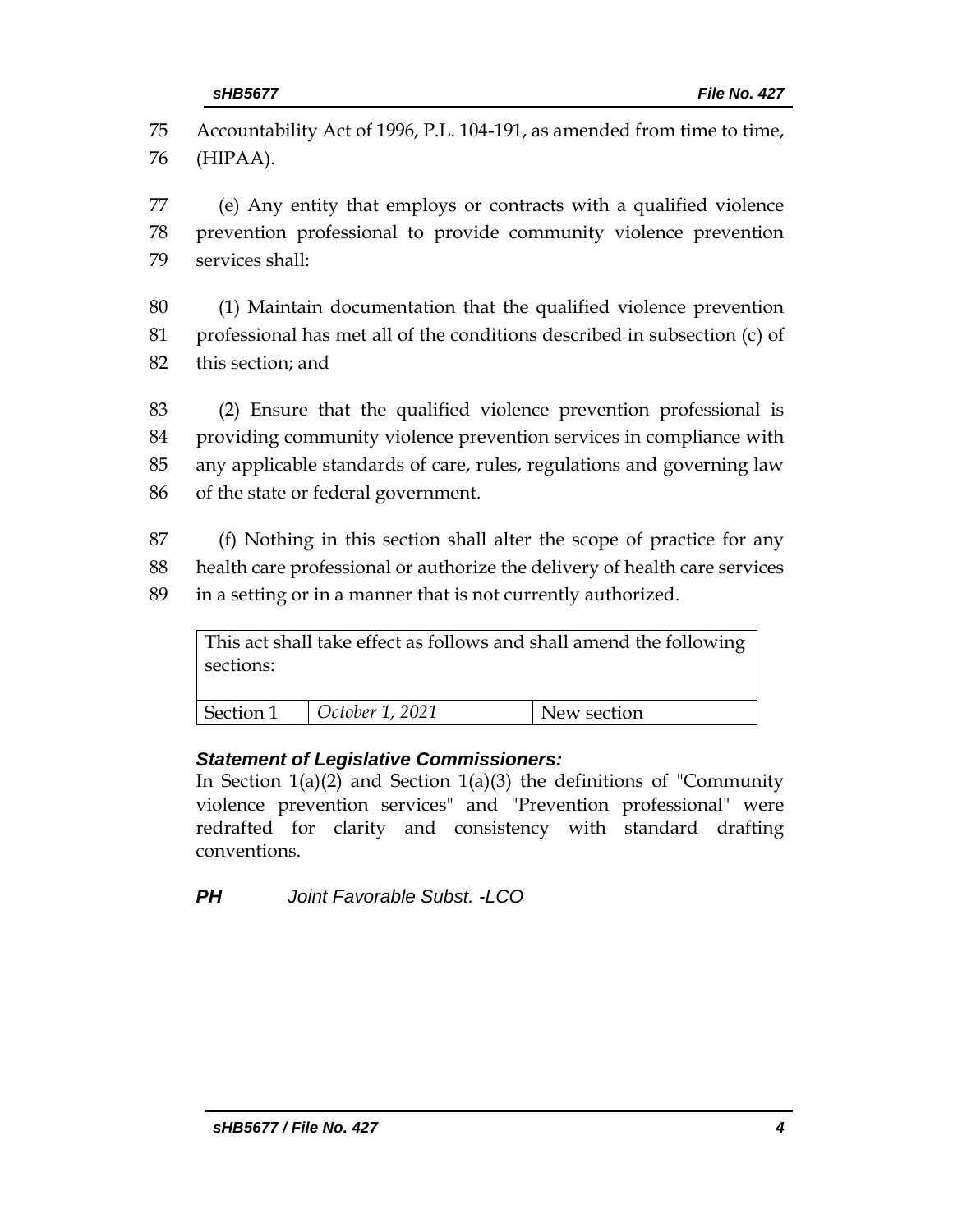*The following Fiscal Impact Statement and Bill Analysis are prepared for the benefit of the members of the General Assembly, solely for purposes of information, summarization and explanation and do not represent the intent of the General Assembly or either chamber thereof for any purpose. In general,*  fiscal impacts are based upon a variety of informational sources, including the analyst's professional *knowledge. Whenever applicable, agency data is consulted as part of the analysis, however final products do not necessarily reflect an assessment from any specific department.*

#### *OFA Fiscal Note*

#### *State Impact:*

| <b>Agency Affected</b> | <b>Fund-Effect</b> | FY 22 \$  | FY 23 \$  |
|------------------------|--------------------|-----------|-----------|
| Social Services, Dept. | GF - Cost          | See Below | See Below |
| Note: GF=General Fund  |                    |           |           |

#### *Municipal Impact:* None

#### *Explanation*

The bill results in a cost to the Department of Social Services (DSS) associated with establishing Medicaid coverage for community violence prevention services for certain Medicaid beneficiaries. The extent of the cost is dependent on the utilization of such services by eligible individuals and the associated rate.

The bill requires DSS to begin coverage no later than July 1, 2022.

#### *The Out Years*

The annualized ongoing fiscal impact identified above would continue into the future subject to Medicaid rates for community violence prevention services and utilization of such services.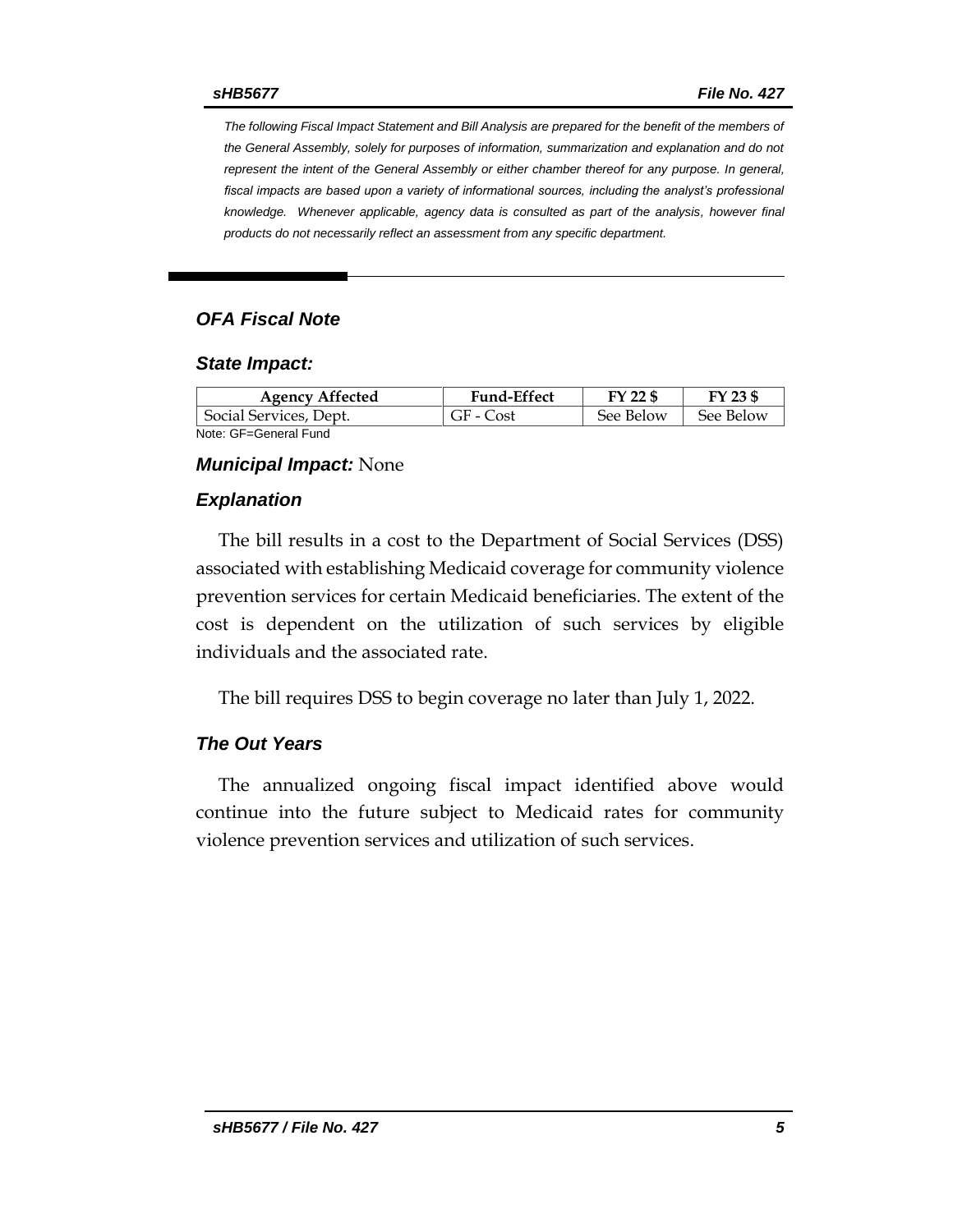#### **OLR Bill Analysis sHB 5677**

### *AN ACT CONCERNING THE AVAILABILITY OF COMMUNITY VIOLENCE PREVENTION SERVICES UNDER MEDICAID.*

### **SUMMARY**

This bill requires the Department of Social Services (DSS) commissioner, in consultation with the Department of Public Health (DPH) commissioner, to amend the state Medicaid plan to provide coverage for community violence prevention services for beneficiaries who have:

- 1. received medical treatment for an injury sustained from an act of community violence (i.e., an intentional act of interpersonal violence committed by someone not intimately related to the victim) and
- 2. been referred by a certified or licensed health care or social services provider to receive these services from a "qualified violence prevention professional" after the provider determined the beneficiary is at a higher risk of retaliation or a violent injury from another act of community violence.

Under the bill, the DSS commissioner must do this by July 1, 2022, provided (1) federal law permits it; (2) federal financial participation is available; and (3) any needed federal approval is obtained, including Medicaid waivers or state plan amendments.

Additionally, the bill establishes education and training requirements for individuals seeking certification as a "qualified violence prevention professional" and requires DPH, by January 1, 2022, to approve at least one accrediting body to review and approve training and certification programs for these professionals. It also establishes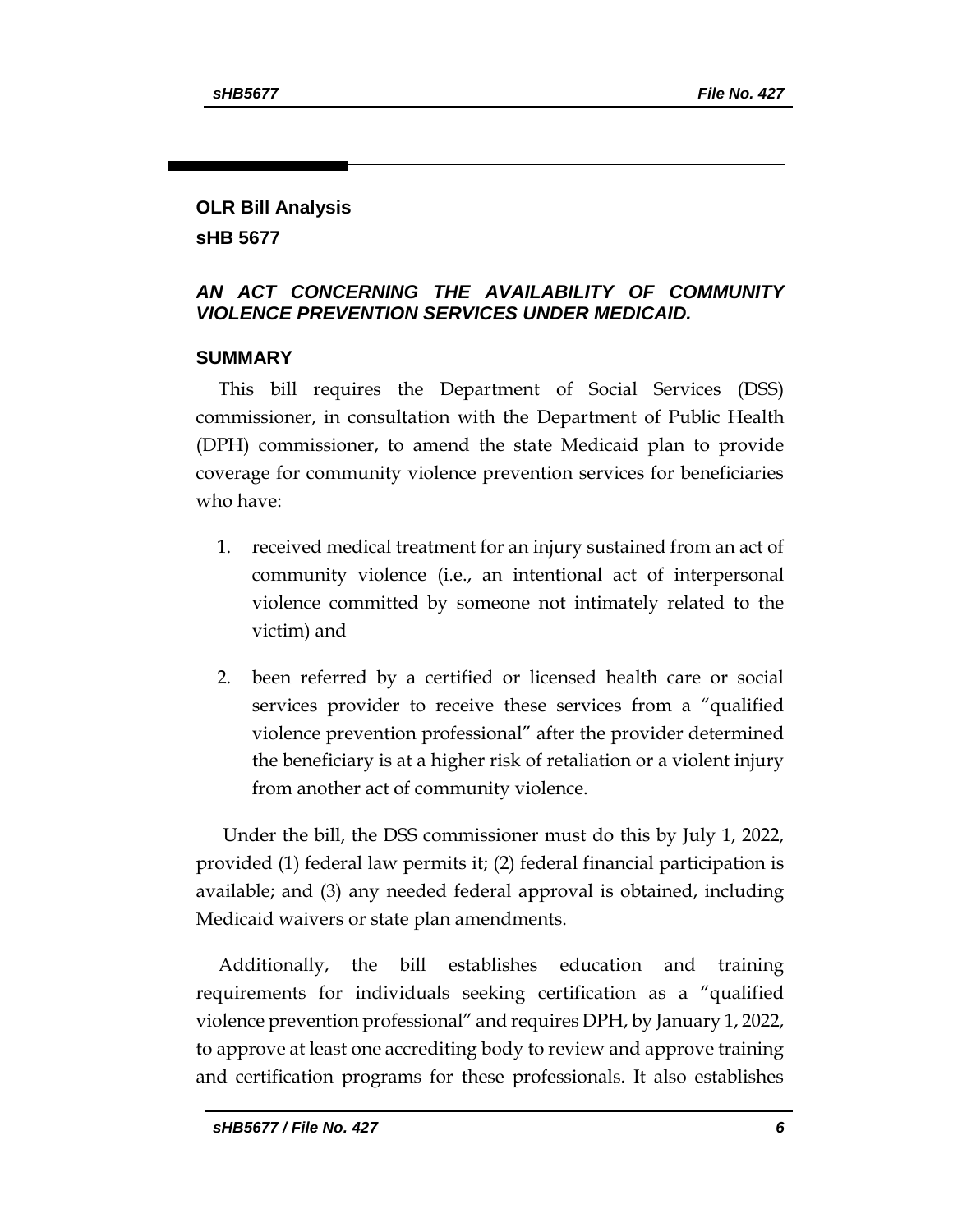documentation and compliance requirements for entities that employ or contract with these professionals to provide community violence prevention services.

EFFECTIVE DATE: October 1, 2021

#### **COMMUNITY VIOLENCE PREVENTION SERVICES**

The bill defines "community violence prevention services" as evidenced-based, trauma-informed, supportive, and nonpsychotherapeutic services provided by a qualified violence prevention professional to:

- 1. promote improved health outcomes and positive behavioral change,
- 2. prevent injury recidivism, and
- 3. reduce the likelihood that victims of community violence will commit or promote violence themselves.

Under the bill, these services may be provided within or outside of a clinical setting and may include the provision of the following services to community violence victims: peer support or counseling, mentorship, conflict mediation, crisis intervention, targeted case management, referrals to certified or licensed health care or social services providers, patient education, or screening services.

## **QUALIFIED VIOLENCE PREVENTION PROFESSIONALS** *Training Requirements*

Under the bill, a prevention professional (see BACKGROUND) seeking certification as a qualified violence prevention professional must:

- 1. complete at least six months of full-time equivalent experience in providing community violence prevention services through employment, volunteer work, or an internship;
- 2. complete a DPH-approved accredited training and certification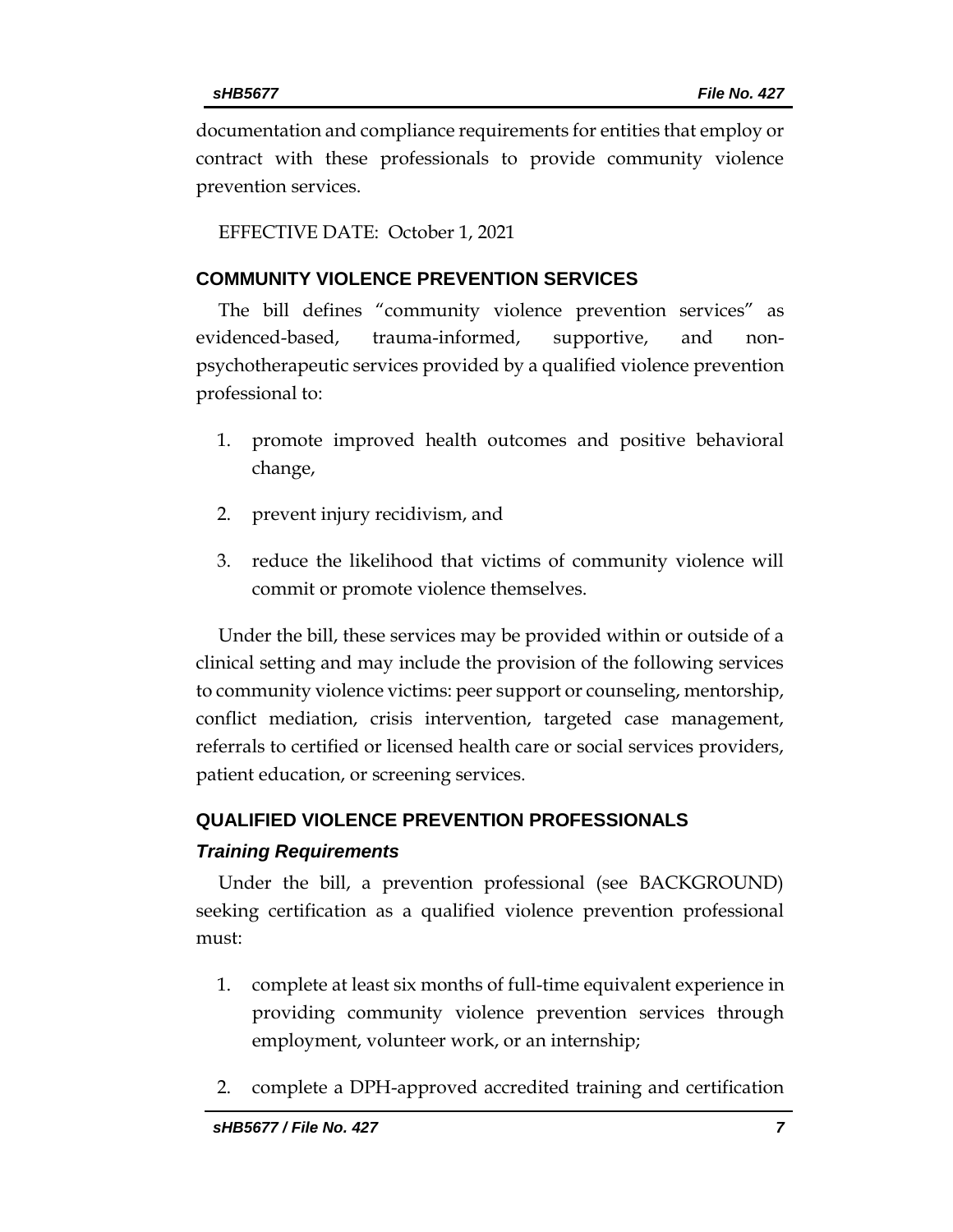program for qualified violence prevention professionals or be certified as a violence prevention professional by the Health Alliance for Violence Intervention before October 1, 2021;

- 3. annually complete at least four hours of continuing education offered by the Health Alliance for Violence Intervention or any other DPH-approved provider of community violence prevention services; and
- 4. satisfy any other requirements DPH establishes.

### *Accrediting Body*

The bill requires DPH, by January 1, 2022, to approve at least one accrediting body to review and approve training and certification programs for qualified violence prevention professionals. The accrediting body may be governmental or nongovernmental and must have expertise in community violence prevention.

Under the bill, the accrediting body must approve programs it determines, in its discretion, will adequately prepare individuals to provide community violence prevention services to community violence victims. The bill requires these programs to include at least 35 hours of training and address:

- 1. the profound effects of trauma and violence and the basics of trauma-informed care;
- 2. community violence prevention strategies, including conflict mediation and retaliation prevention;
- 3. case management and advocacy practices; and
- 4. HIPAA's patient privacy requirements.

### *Documentation and Compliance*

The bill requires any entity that employs or contracts with a qualified violence prevention professional to provide community violence prevention services to: